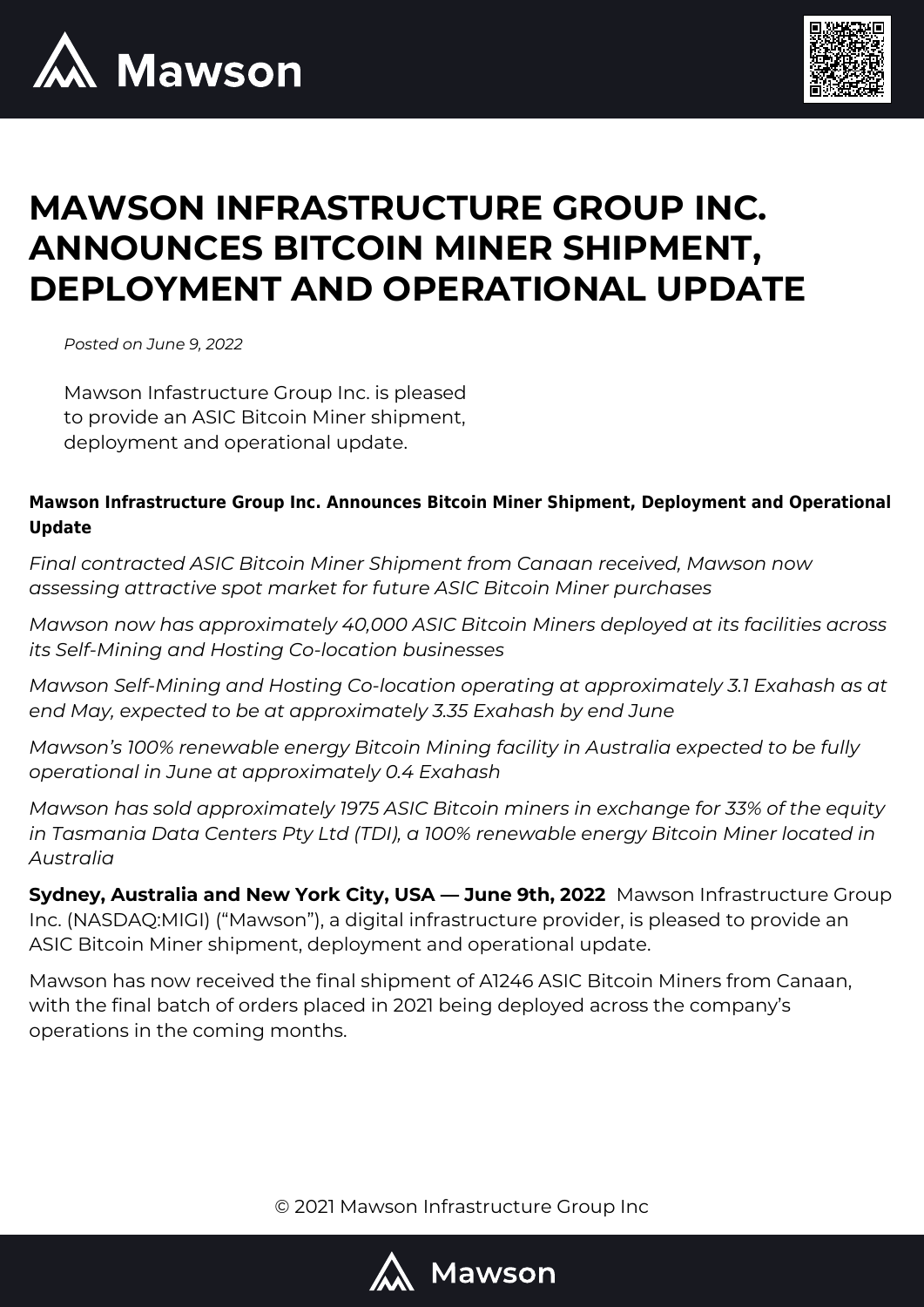



Current Bitcoin and broader market movements has seen ASIC Bitcoin Miner pricing fall significantly, placing Mawson in a strong position to acquire new ASIC Bitcoin Miners at attractive prices at the appropriate time.

Mawson now has approximately 40,000 ASIC Bitcoin Miners deployed across its Self-Mining and Hosting Co-location business, operating at a combined total of approximately 3.1 Exahash across all operations.

Mawson's Hosting Co-location business continues to scale up, with over 56 megawatts rapidly deployed over the last 3 months, providing an additional revenue stream for the company over and above Mawson's Bitcoin Self-Mining operations.

Mawson's Australian operations are expected to be fully operational by the end of June, with approximately 5,376 ASIC Bitcoin Miners in place at site, currently operating at 0.2 Exahash, expected to rise to 0.4 Exahash by June 30, producing approximately 1.7 Bitcoin per day from this facility alone based on current network difficulty.

Mawson also this month announced it is to become a 33% shareholder of Tasmania Data Infrastructure Pty Ltd ("TDI"), where Mawson has sold approximately 1975 ASIC Bitcoin Miners and will provide a license for TDI to utilize Mawson's Modular Data Center and associated technology in exchange for 33% of the equity in TDI. TDI is developing a large scale, 100% renewable energy Bitcoin Mining Facility in Tasmania, Australia. Site works are expected to begin in Q3 2022.

**James Manning, CEO and Founder of Mawson,** said, *"Having now received the final shipment of A1246 ASIC Bitcoin Miners from Canaan, we are now in a position to acquire new Bitcoin Miners at low prices at the appropriate time. This flexibility puts us in a solid position to take advantage of market conditions as they unfold. Our Hosting Co-location has been the focus of the current quarter, we now shift that focus to growing our Self-Mining operations sensibly."*

## **About Mawson Infrastructure**

Mawson Infrastructure Group (NASDAQ: MIGI) is a digital infrastructure provider, with multiple operations throughout the USA and Australia. Mawson's vertically integrated model is based on a long-term strategy to promote the global transition to the new digital economy. Mawson matches sustainable energy infrastructure with next-generation mobile data centre (MDC) solutions, enabling low-cost Bitcoin production and on-demand deployment of infrastructure assets. With a strong focus on shareholder returns and an aligned board and management, Mawson Infrastructure Group is

© 2021 Mawson Infrastructure Group Inc